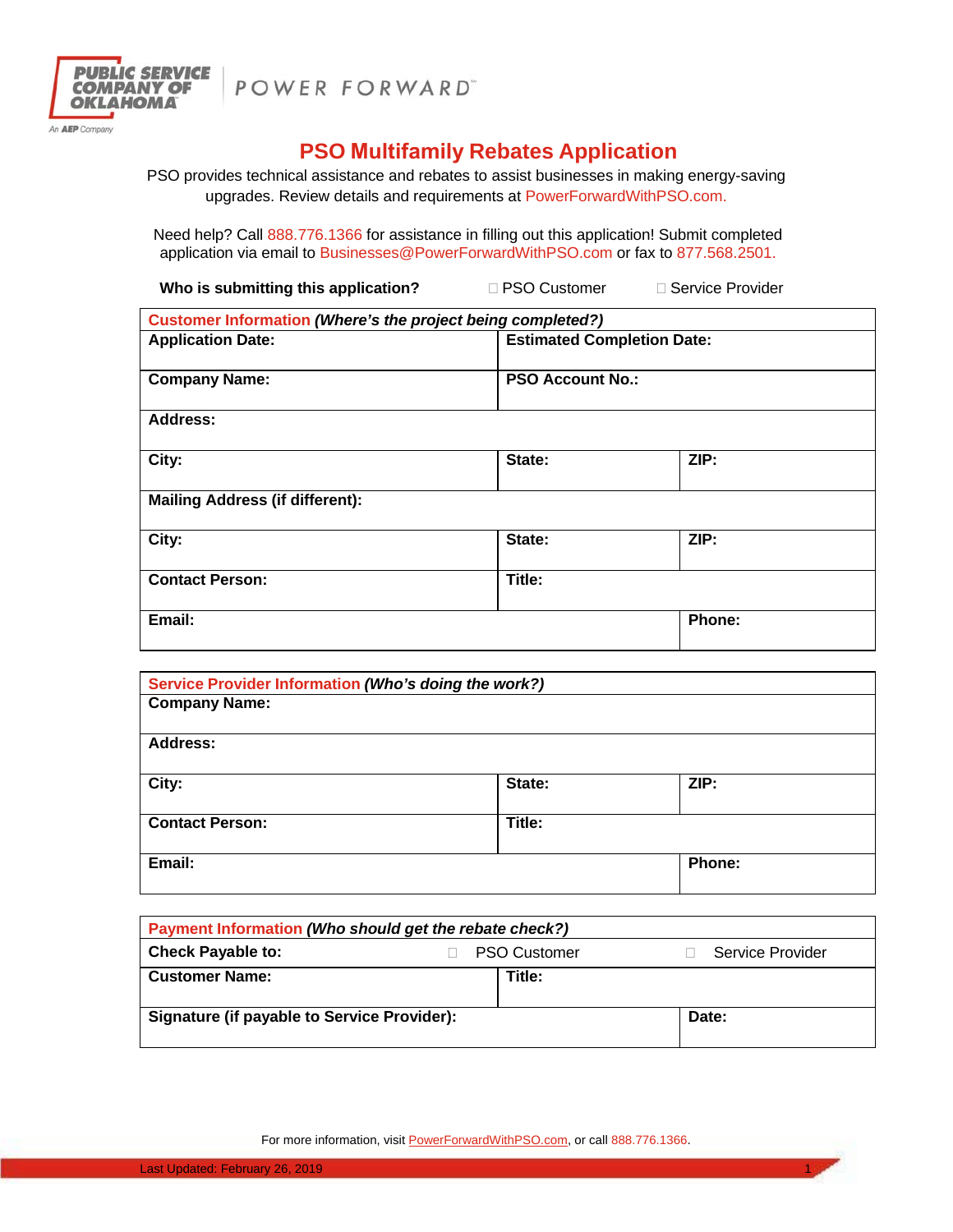

An AEP Company

| <b>Project Information</b>                                                                                                                                                                                                                                                                                                                                                                                                                                                       |                                                                                                                                                                                                                                                                 |                                                                                                                                                                   |
|----------------------------------------------------------------------------------------------------------------------------------------------------------------------------------------------------------------------------------------------------------------------------------------------------------------------------------------------------------------------------------------------------------------------------------------------------------------------------------|-----------------------------------------------------------------------------------------------------------------------------------------------------------------------------------------------------------------------------------------------------------------|-------------------------------------------------------------------------------------------------------------------------------------------------------------------|
| <b>Building Type (select one):</b><br>Grocery<br>П<br>Health<br>п<br>Industrial<br>П<br>Lodging<br>П.<br>Multifamily<br>П<br>Office<br>П<br>Religious<br>0<br>Restaurant<br>П<br>Retail<br>П.<br>School/University<br>П<br>Warehouse<br>П<br>Other: and the control of the control of the control of the control of the control of the control of the control of the control of the control of the control of the control of the control of the control of the control of t<br>П | <b>Application Type</b><br>(select all that apply):<br>□ Building Envelope<br>□ Business Appliances<br>$\Box$ Custom<br>$\Box$ HVAC<br>□ New Construction Lighting<br>□ Plug Load and Controls<br>□ Refrigeration & Kitchen<br>Equipment<br>□ Retrofit Lighting | Project Type (select one):<br>Equipment<br>П<br>Replacement<br>Expansion<br>$\mathbf{L}$<br>New Building<br>П.<br>Renovation<br>$\Box$<br>Other: $\_\_$<br>$\Box$ |
| Please provide a brief description of your project below:                                                                                                                                                                                                                                                                                                                                                                                                                        |                                                                                                                                                                                                                                                                 |                                                                                                                                                                   |

**Ask your account manager how you can earn additional rebates by completing multiple energy efficiency projects at your business.** 

## **Customer Acknowledgement**

By signing below, I hereby certify that all statements made on this application are correct to the best of my knowledge and that I have read and agree to the Terms and Conditions of this application.

| <b>PSO Customer or Authorized Representative Name:</b> |       |  |
|--------------------------------------------------------|-------|--|
| <b>Customer Signature:</b>                             |       |  |
| Title:                                                 | Date: |  |

## **Application Checklist**

- $\Box$  This completed application form, including the customer's signature in the Customer Acknowledgement section.
- □ Manufacturer's specification (spec/cut) sheets for all equipment being installed.
- $\Box$  Itemized invoice(s), including model numbers and quantities (at time of project completion).

Thank you for completing your application. You will receive a confirmation email within 24 hours. If you do not, please call 888.776.1366.

For more information, visit **PowerForwardWithPSO.com**, or call 888.776.1366.